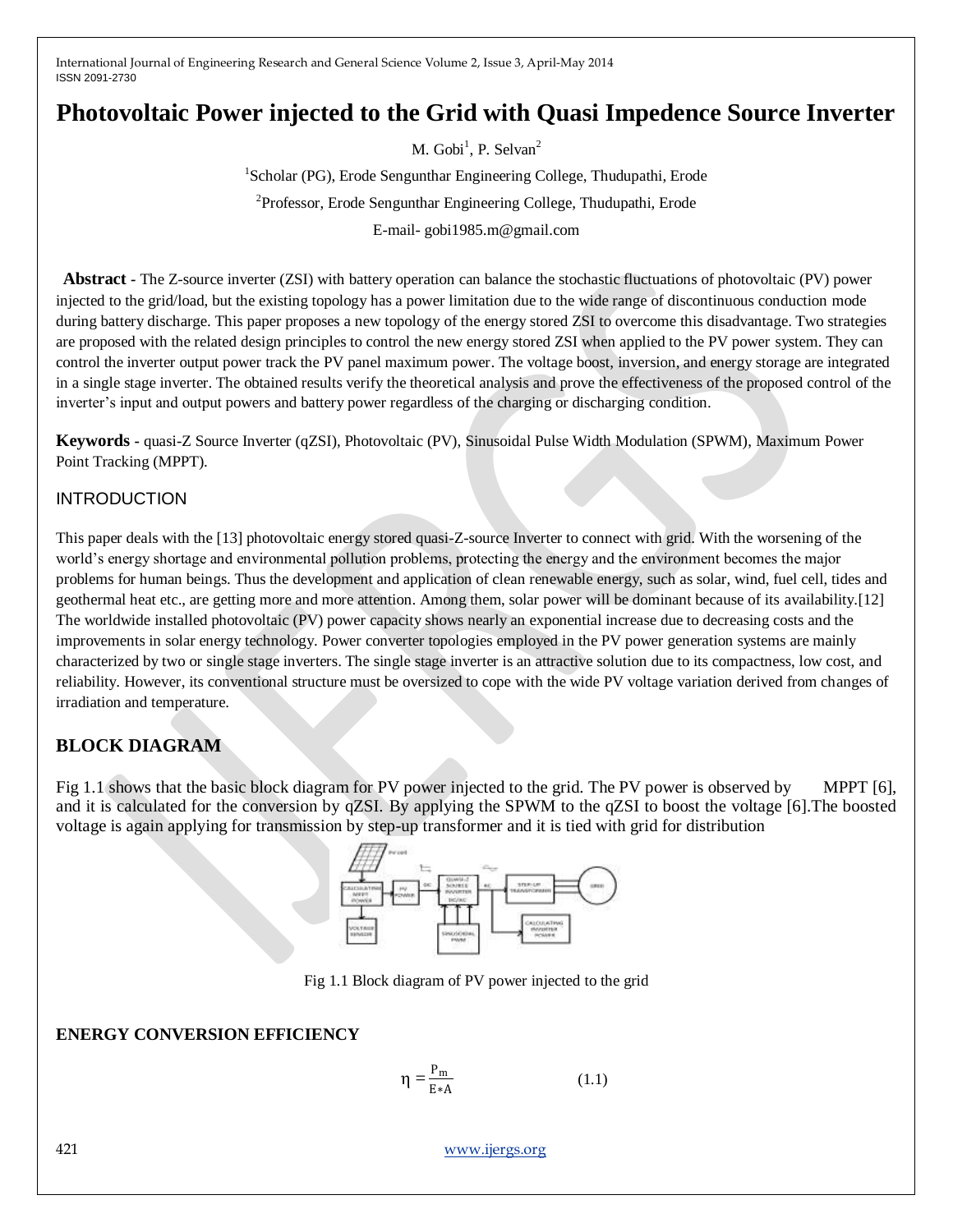The equation (1.1) expressed as, Energy conversion efficiency  $\eta$  is the percentage of power converted (from absorbed light to electrical energy. When a solar cell is connected to an electrical circuit. This term is calculated using the ratio of maximum power  $P_m$ divided by input light irradiance E in  $W/m^2$  under standard test conditions (STC) and A is area of the solar cell.

### **MAXIMUM POWER**

The load for which the cell can deliver maximum electrical power at the level of irradiation. The equation (1.2) states  $P_m$  is maximum power,  $V_m$  is maximum voltage, and  $I_m$  is the maximum current

$$
P_m = V_m I_m \tag{1.2}
$$

### **SOLAR MODULE AND ARRAY MODEL**

Since a typical PV cell produces less than 2W at 0.5V approximately, the cells must be connected in series-parallel configuration on a module to produce enough high power. A PV array is a group of several PV modules which are electrically connected in series and parallel circuits to generate the required current and voltage. The equivalent circuit for the solar module arranged in  $N<sub>p</sub>$  parallel and  $N_s$  series. The terminal equation for the current and voltage

The mathematical equation (1.3) of generalized model can be described as, we get

$$
I = N_p I_{ph} - N_p I_s \left[ \frac{q \left( \frac{V}{N_s} + \frac{IR_s}{N_p} \right)}{kT_c A} - 1 \right]
$$
 (1.3)

The equivalent circuit is described on the following equation (1.4) is

$$
I = N_p I_{ph} - N_p I_s^{\left[q\left(\frac{V}{N_s k T_c A}\right) - 1\right]}
$$
 (1.4)

Where,  $N_s$ - is series number of cells for a PV array.  $N_p$ - is parallel number of cells for a PV array.

### **CONVENTIONAL METHOD**

The fig 2.1 shows that circuit diagram for conventional method.This conventional structure must be oversized to cope with the wide PV voltage variation derived from changes of irradiation and temperature



Fig 2.1 Circuit diagram for conventional method

The two-stage inverter topology applies a boost dc/dc converter to minimize the required KVA rating of the inverter and boost the wide-range input voltage to a [11] constant desired output value. However, the switch in the dc/dc converter will increase the cost and decrease the efficiency. Most of the existing ESS system that may act as bidirectional dc / dc converter to manage the batteries, which makes the system complex, increase its cost, and decreases its reliability.

### **PROPOSED METHOD**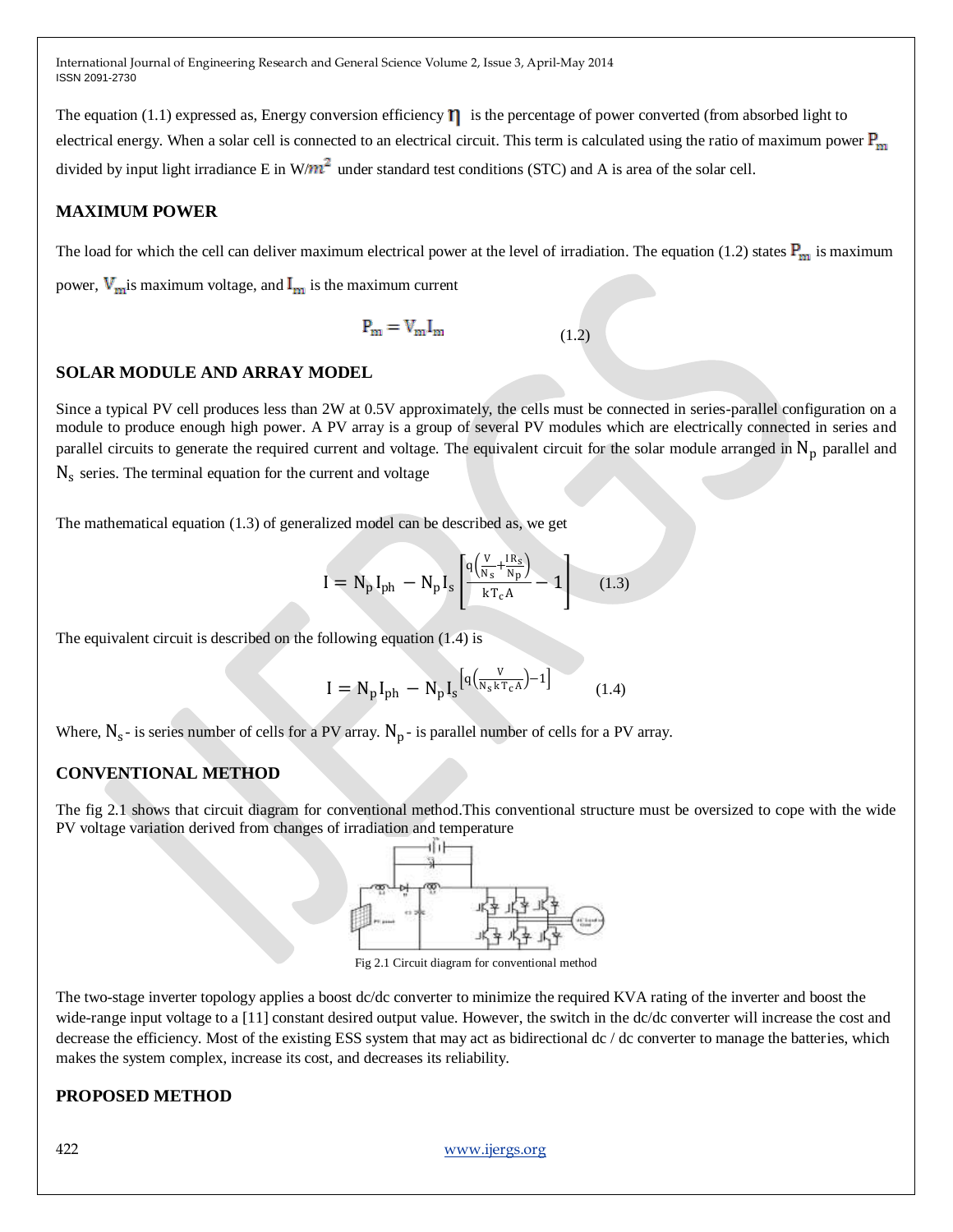The fig 3.1 shows that circuit diagram for proposed method. This proposed system, as structurally the battery is connected to capacitor. It will be drawn a dc constant current and voltage



Fig. 3.1 Circuit diagram for proposed method

Normally the Z-source inverter (ZSI) presents a new single-stage structure to achieve the voltage boost/buck character in a single power conversion stage, [9] this type of converter can handle the PV dc voltage variations over a wide range without overrating the inverter. The component count and system cost are reduced, with improved reliability due to the allowed shoot-through state. Recently proposed quasi-Z-source inverters (qZSI) have some new attractive advantages more suitable for application in PV systems follows

- The qZSI draws a constant current from the PV panel, and thus, there is no need for extra filtering capacitors
- The qZSI features lower component (capacitor) ratings
- The qZSI reduces switching ripples

#### **Modes of Operation**

The quasi-Z-source inverter has the two operating modes during battery charging, discharging and energy stored in photovoltaic power system. i.e. continuous conduction mode (CCM) and discontinuous conduction mode (DCM). Pulse width modulation (PWM) methods are essential to properly operate the qZSI. The sinusoidal PWM (SPWM)-based techniques of qZSI can be divided into simple boost control, [8] maximum boost control and maximum constant boost control. They are simple to implement, but have defects of high switching frequency and additional switching operations, resulting in the incremental losses [3]

#### **Mode 1**

This mode will make the inverter short circuit via any one phase leg, combinations of any two phase legs, and all three phase legs which are referred to<sup>[7]</sup> as the shoot-through state. As a result, the diode  $D_z$  is turned off due to the reverse-bias voltage. During this time interval, the circuit equations are presented as shown in fig 3.2



Fig 3.2 Mode 1 operation

- Charging the inductor  $i_{L1}$
- Voltage drop is in capacitor  $V_{c2}$
- Diode is not conducted, so the  $i_{L1}$  current is not injected
- It leads the current to  $V_{c1}$  capacitors the maximum output voltage is controlled by  $V_b$ .

#### **Mode 2**



423 [www.ijergs.org](http://www.ijergs.org/)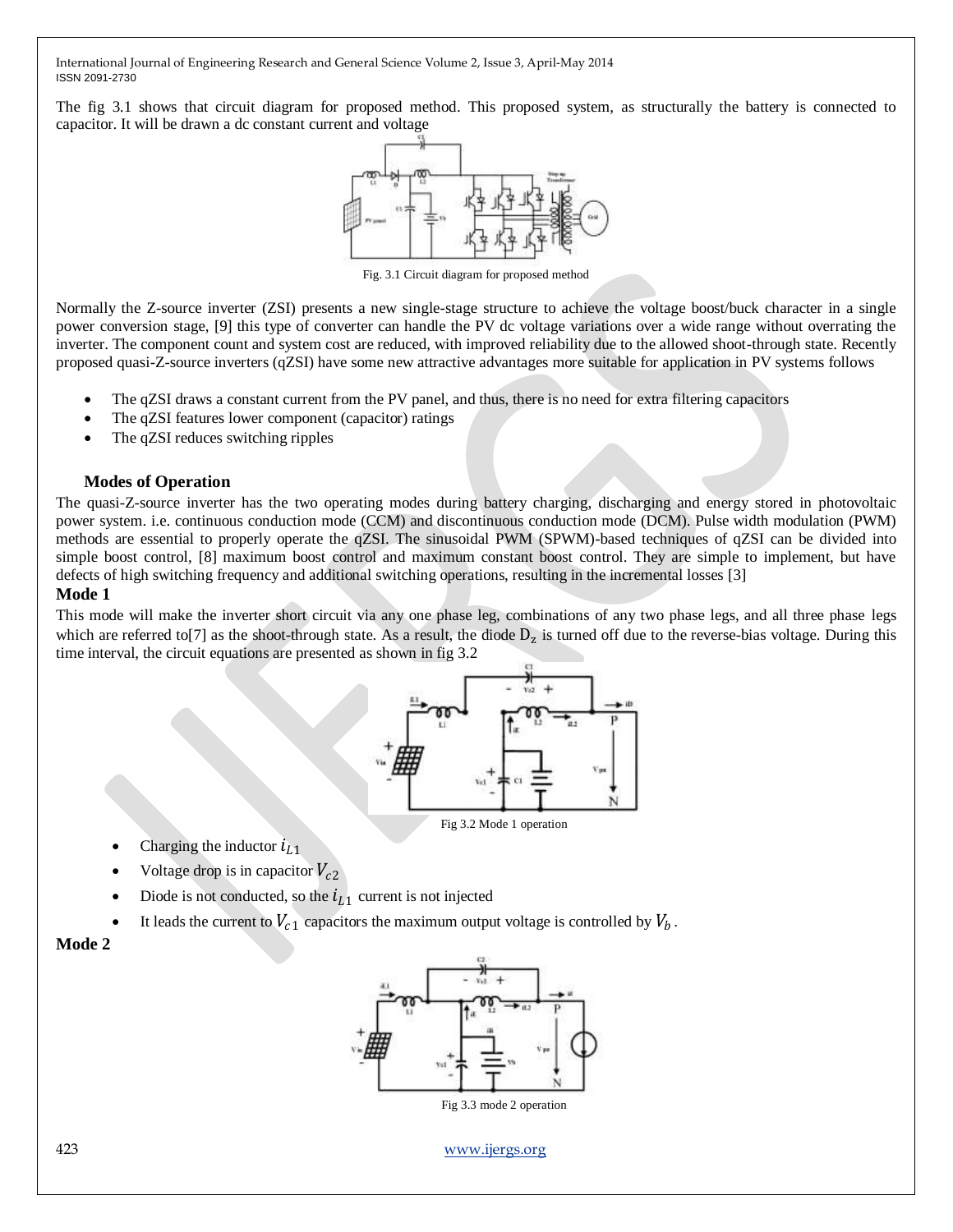- Diode conducted because  $i_{L1} i_{C2} i_{L2}$ .
- $E_b$  or  $V_b$  is battery power less.
- $V_{C1}$  voltage on capacitors 1 is fall on  $V_b$  diode is conducted
- Output is shorted, so the current flows through  $i_E$ .

## **RESULTS AND DISCUSSION OVERALL SIMULATION CIRCUIT**



The qZSI output is compared with the sinusoidal PWM and energy balance is to be maintained during continuous conduction. The step-up transformer is used to maximize the power with the rating of 125V/2KV. In the qZSI output is possibly connected to the grid for distribution [9] as shown in fig 4.1

### **WAVEFORM FOR QZSI OUTPUT**

The output from qZSI is 131.4V as shown in fig 4.2. It is measured and the three phase supply is not directly tied with grid. Because of the energy imbalance is carried out from the PV power. This will be optimized during the shoot-through state. Now the PV power can be controlled by the duty cycle and inverter output is controlled by modulation index for stable, smooth and to enhance the large power.



Fig 4.2 Waveform for qzsi output

### **WAVEFORM FOR VOLTAGE ACROSS AT SECONDARY**

The fig 4.3 shows the transformer voltage at secondary. This output voltage is maximum by shoot-through duty cycle with low switching losses are obtained the result.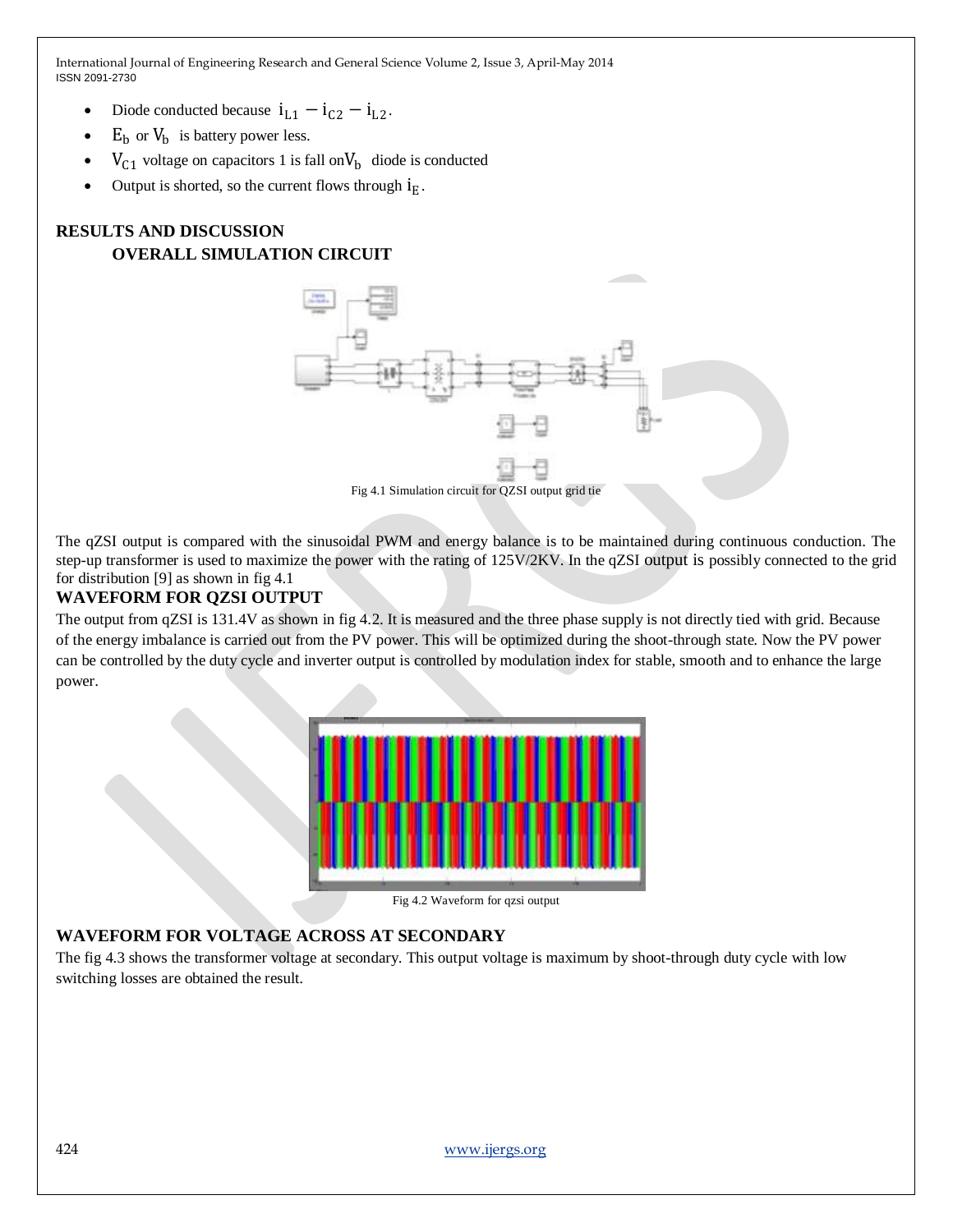

Fig 4.3 Waveform for voltage across at secondary

### **WAVEFORM FOR LOAD CURRENT**

The load current waveform is shown in fig 4.4 The real and reactive power is limited by the load current under different state of charging in the battery.



Fig 4.4 Waveform for load current

### **WAVEFORM FOR VOLTAGE ACROSS LOAD**

The output voltage across the load is shown in fig 4.5. This output voltage causes the high voltage stress from secondary of step up transformer with the rating of 230V/2KV.

| HARLING HARLOCET   |  |
|--------------------|--|
|                    |  |
|                    |  |
| <b>MMWWWWWWWWW</b> |  |

### *CONCLUSION*

Fig 4.5 Waveform for voltage across load

This paper deals with an energy-stored qZSI achieved by new technique has been proposed to overcome the shortcoming of the existing solutions in PV power system. Two strategies have been proposed to control the new circuit topology, and their design methods have been presented by employing a small signal model. The proposed energy stored qZSI and two control methods, it is being implemented under different operating conditions. The theoretical analysis and simulations results presented in this paper clearly demonstrate that the proposed energy stored qZSI and the suggested two control methods in the PV module and inject the active and reactive power into the grid by the inverter, independently, as well as control the battery power flow. These are mostly applicable for various PV power systems. It is ensuring the system accuracy and proving the maximum output